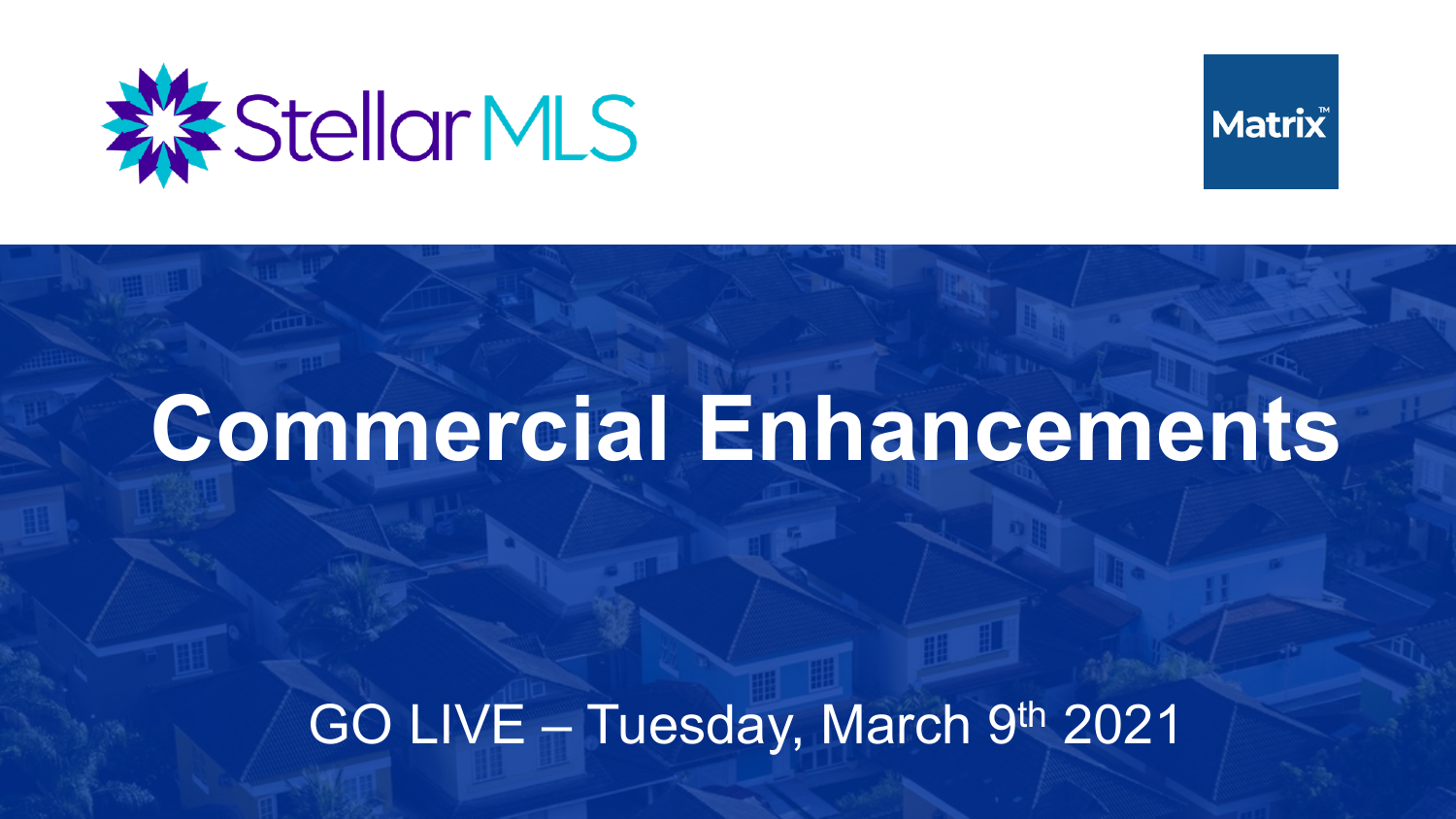## Table of Contents

| Why Are We Splitting up Commercial?<br><b></b> | 3               |
|------------------------------------------------|-----------------|
| Definitions/Scenarios                          | $4 - 6$         |
| What is Affected?                              | $8 - 11$        |
| <b>Saved Search Changes</b>                    | 12 <sup>2</sup> |
| <b>Changes to Active Listings</b><br>.         | 13              |
| FAQs                                           | 14              |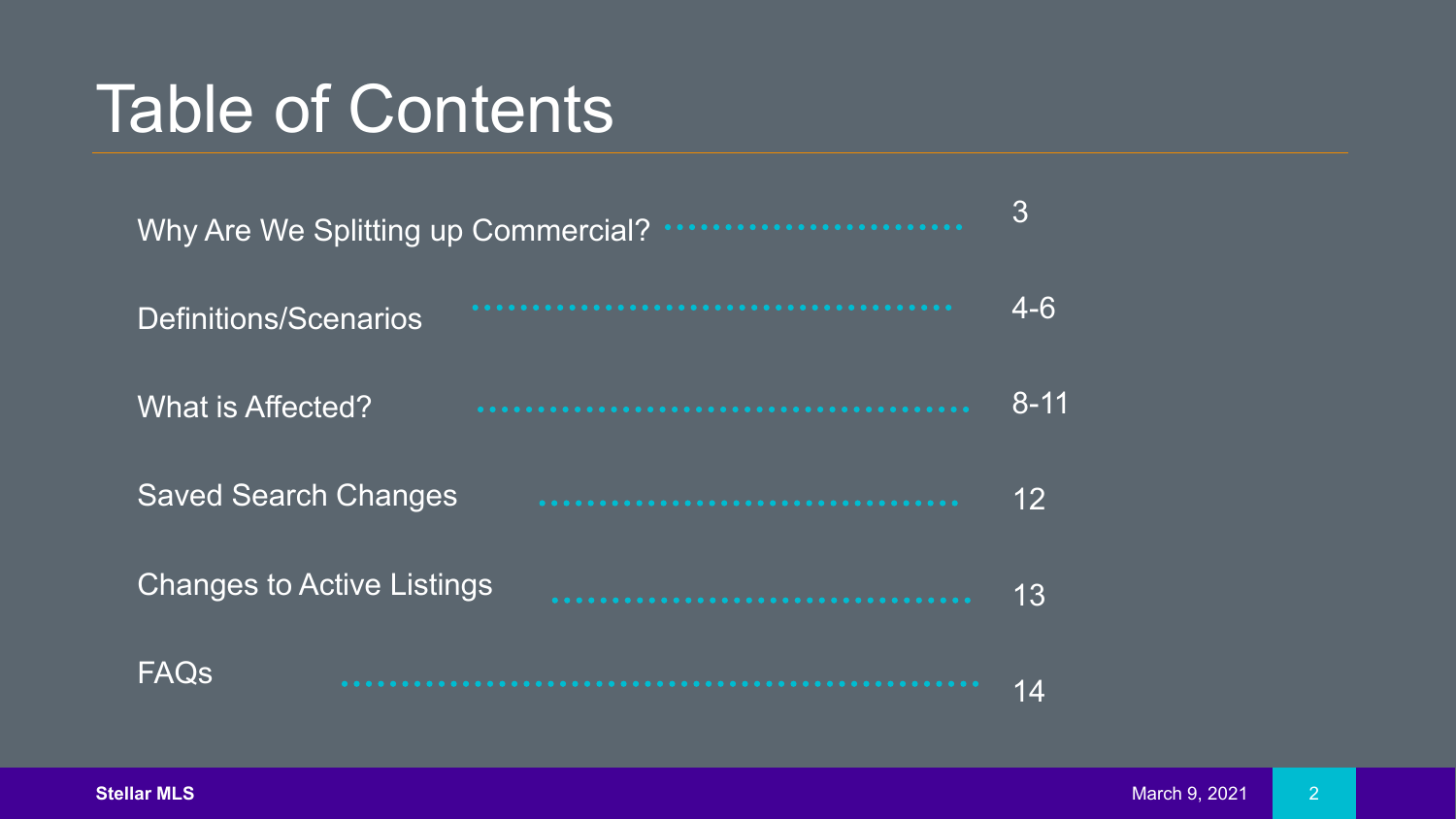## Why is Stellar MLS splitting up Commercial?





The Real Estate Standards Organization (RESO) recognizes three distinct commercial property types: **Commercial Sale**, **Commercial Lease**, and **Business Opportunity**. Stellar MLS has remained in compliance with RESO by utilizing the required Commercial Transaction Type field; however, this is not the most accurate method to collect or display commercial data. Therefore, Stellar MLS is splitting up Commercial into the three recognized RESO property types in order to promote and adhere to data integrity.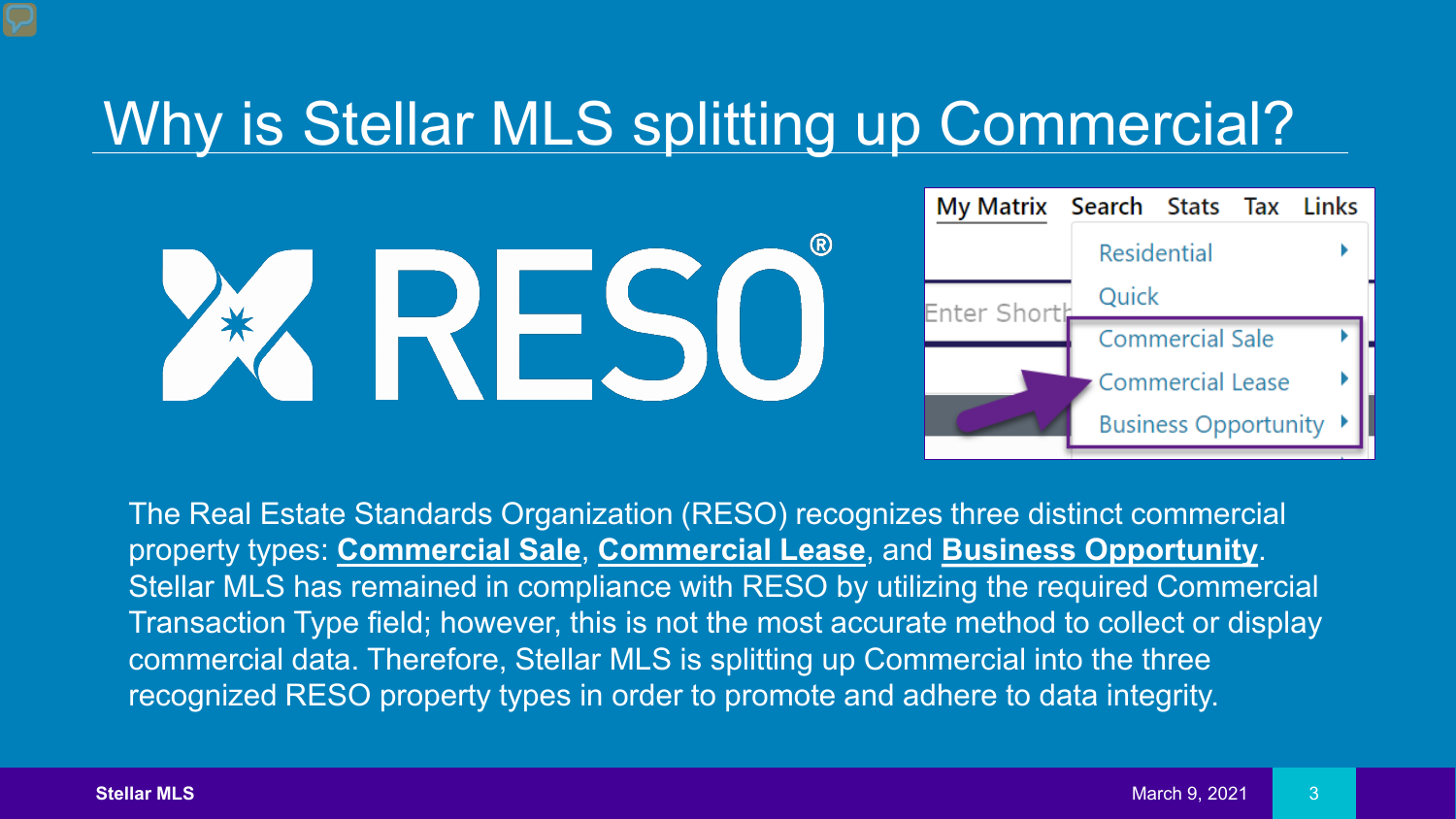| Scenario                                          | <b>Example</b>           | <b>Listing Type</b>        |
|---------------------------------------------------|--------------------------|----------------------------|
| Listing Property for Sale $A$ restaurant has been |                          | <b>Enter listing under</b> |
| <b>without Business</b>                           | closed. The building     | <b>Commercial Sale.</b>    |
|                                                   | will be listed for sale, |                            |
|                                                   | but no existing          |                            |
|                                                   | business will convey     |                            |
|                                                   | with the sale.           |                            |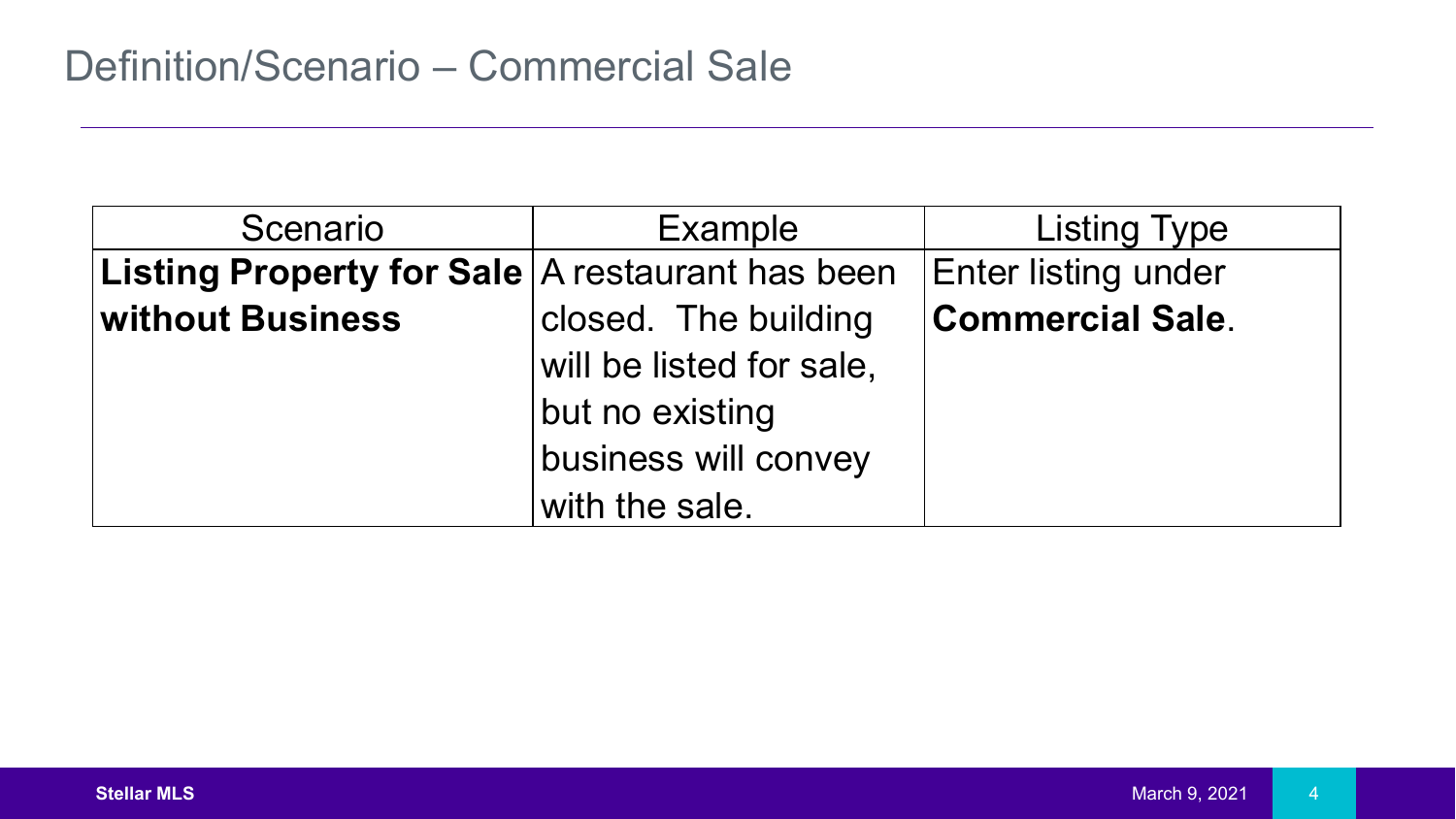| <b>Scenario</b>               | <b>Example</b>                                    | <b>Listing Type</b>        |
|-------------------------------|---------------------------------------------------|----------------------------|
| <b>Listing Property for</b>   | A restaurant has been                             | <b>Enter listing under</b> |
| <b>Lease without Business</b> | closed. The building<br>will be listed for lease, | <b>Commercial Lease.</b>   |
|                               | but no existing                                   |                            |
|                               | business will convey                              |                            |
|                               | with the lease.                                   |                            |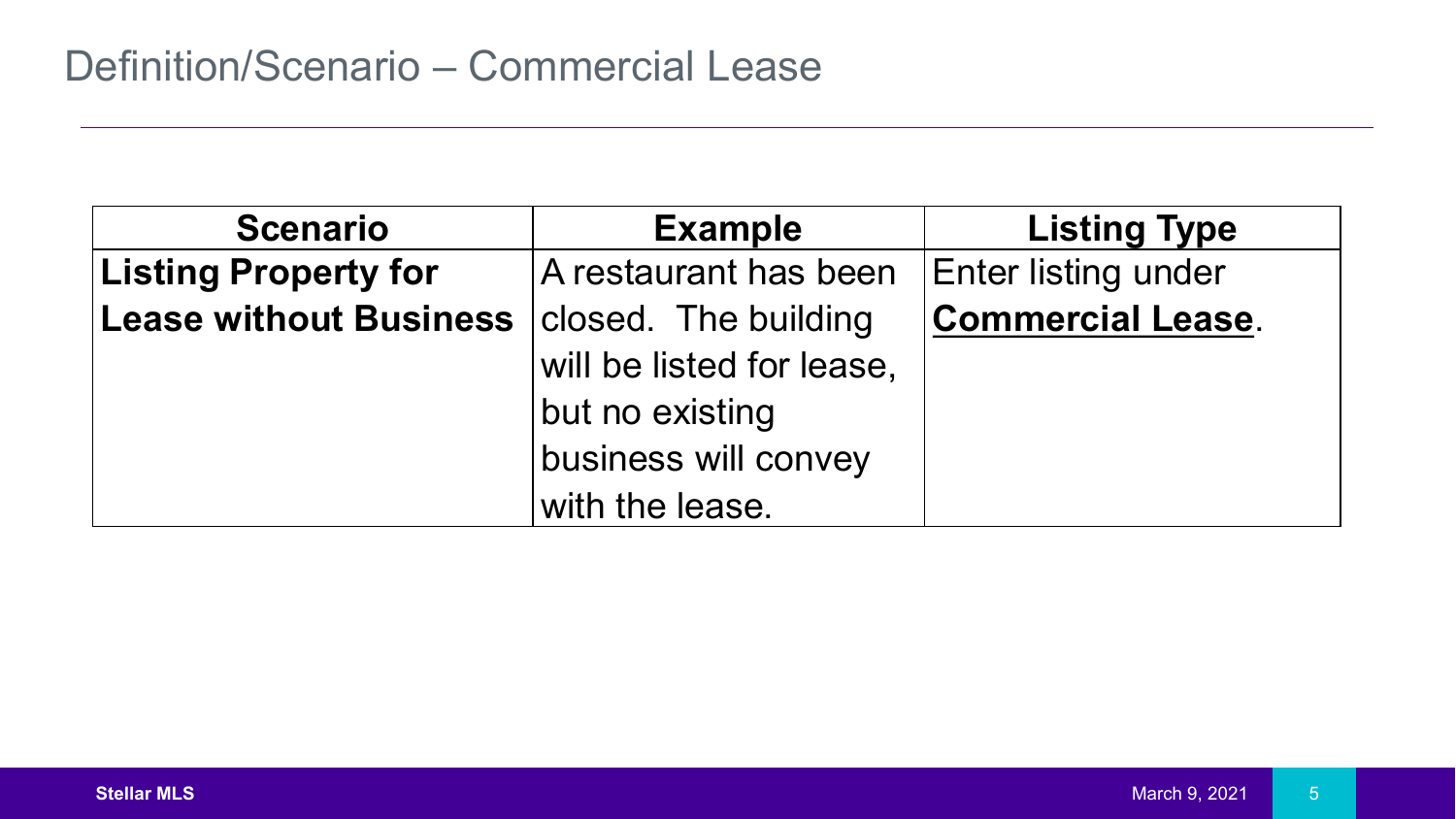#### Definition/Scenario – Business Opportunity

*Note: Florida is somewhat unique. To sell a business, a real estate license is required, even if real property will not convey in the sale. Therefore, business opportunities without real estate are still regulated as real estate transactions and can be entered in the MLS.* 

| <b>Listing Property</b><br>and Business for<br>Sale as a Package | A restaurant owner owns the building of the restaurant. In<br>addition to selling the business (name, mailing list, recipes,<br>equipment, etc.), the building is included in the sale.                                   | Enter only under Business Opportunity.<br>Select "Yes" for Real Estate Included Y/N.<br>Enter price as a package for both business and<br>building, and answer fields about the property<br>under the Business Opportunity Entry. |
|------------------------------------------------------------------|---------------------------------------------------------------------------------------------------------------------------------------------------------------------------------------------------------------------------|-----------------------------------------------------------------------------------------------------------------------------------------------------------------------------------------------------------------------------------|
| <b>Listing Business</b><br>for Sale without<br><b>Property</b>   | A restaurant owner does not own the building where the<br>restaurant is listed, but rather leases the space. The business<br>will be listed for sale (name, recipes, equipment, etc.), but no<br>real estate will convey. | <b>Enter business listing under Business</b><br><b>Opportunity.</b> Select "No" for Real Estate<br>Included Y/N. Only enter information about the<br>business.                                                                    |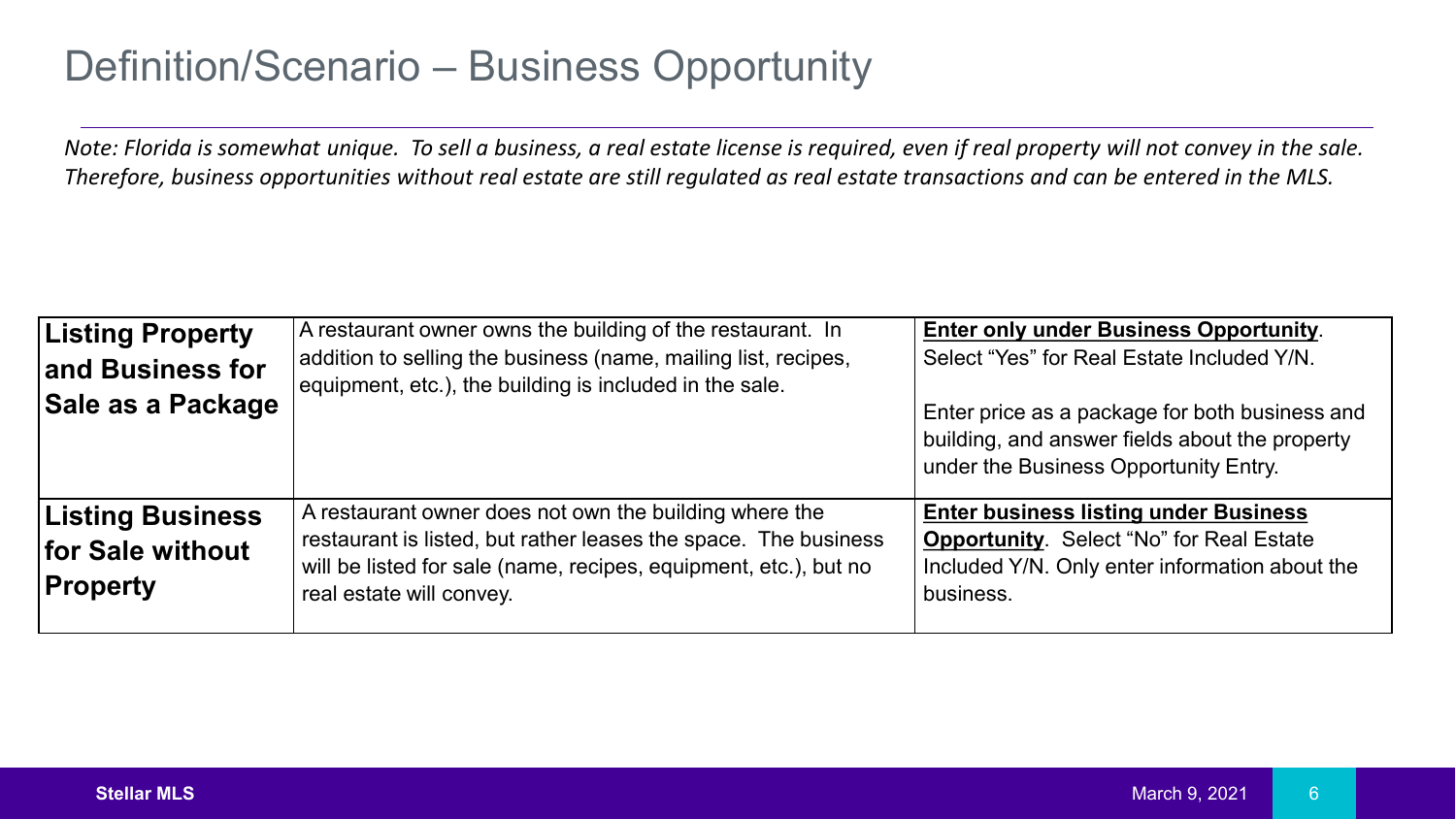#### Definition/Scenario – Business Opportunity

*Note: Florida is somewhat unique. To sell a business, a real estate license is required, even if real property will not convey in the sale. Therefore, business opportunities without real estate are still regulated as real estate transactions and can be entered in the MLS.* 

| <b>Listing Property</b><br>and Business for<br><b>Sale Separately</b> | A restaurant owner owns the building of the<br>restaurant. However, the business operation and the<br>building will be separate transactions. The business<br>will be listed (name, mailing list, recipes, equipment,<br>etc.), but the building can either be sold to the same<br>or different entity.        | <b>Enter business listing under Business Opportunity. Select</b><br>"No" for Real Estate Included Y/N. Under Business Opportunity,<br>only enter price and information about business.<br>Then enter the property listing under Commercial Sale.<br>It is recommended to cross reference listings in the remarks.  |
|-----------------------------------------------------------------------|----------------------------------------------------------------------------------------------------------------------------------------------------------------------------------------------------------------------------------------------------------------------------------------------------------------|--------------------------------------------------------------------------------------------------------------------------------------------------------------------------------------------------------------------------------------------------------------------------------------------------------------------|
| <b>Listing Business</b><br>for Sale and<br><b>Property for Lease</b>  | A restaurant owner owns the building of the<br>restaurant. However, the business operation and<br>building will be separate transactions. The business<br>will be listed for sale (name, mailing list, recipes,<br>equipment, etc.), but the building can either be leased<br>to the same or different entity. | <b>Enter business listing under Business Opportunity. Select</b><br>"No" for Real Estate Included Y/N. Under Business Opportunity,<br>only enter price and information about business.<br>Then enter the property listing under Commercial Lease. It<br>is recommended to cross reference listings in the remarks. |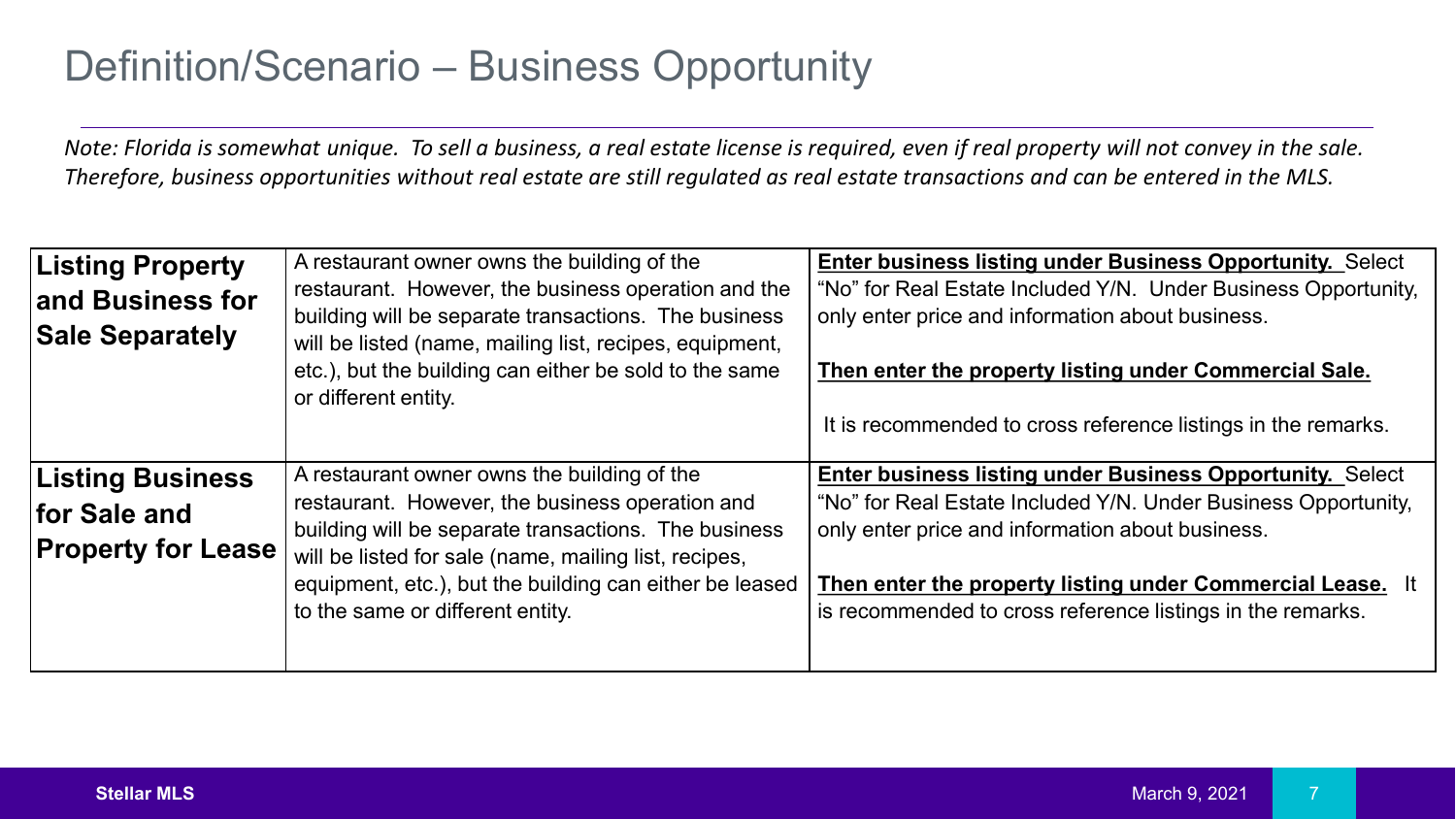

Commercial has been split into \*3\* distinct search forms.

### The standalone "Commercial" form will no longer exist after the update.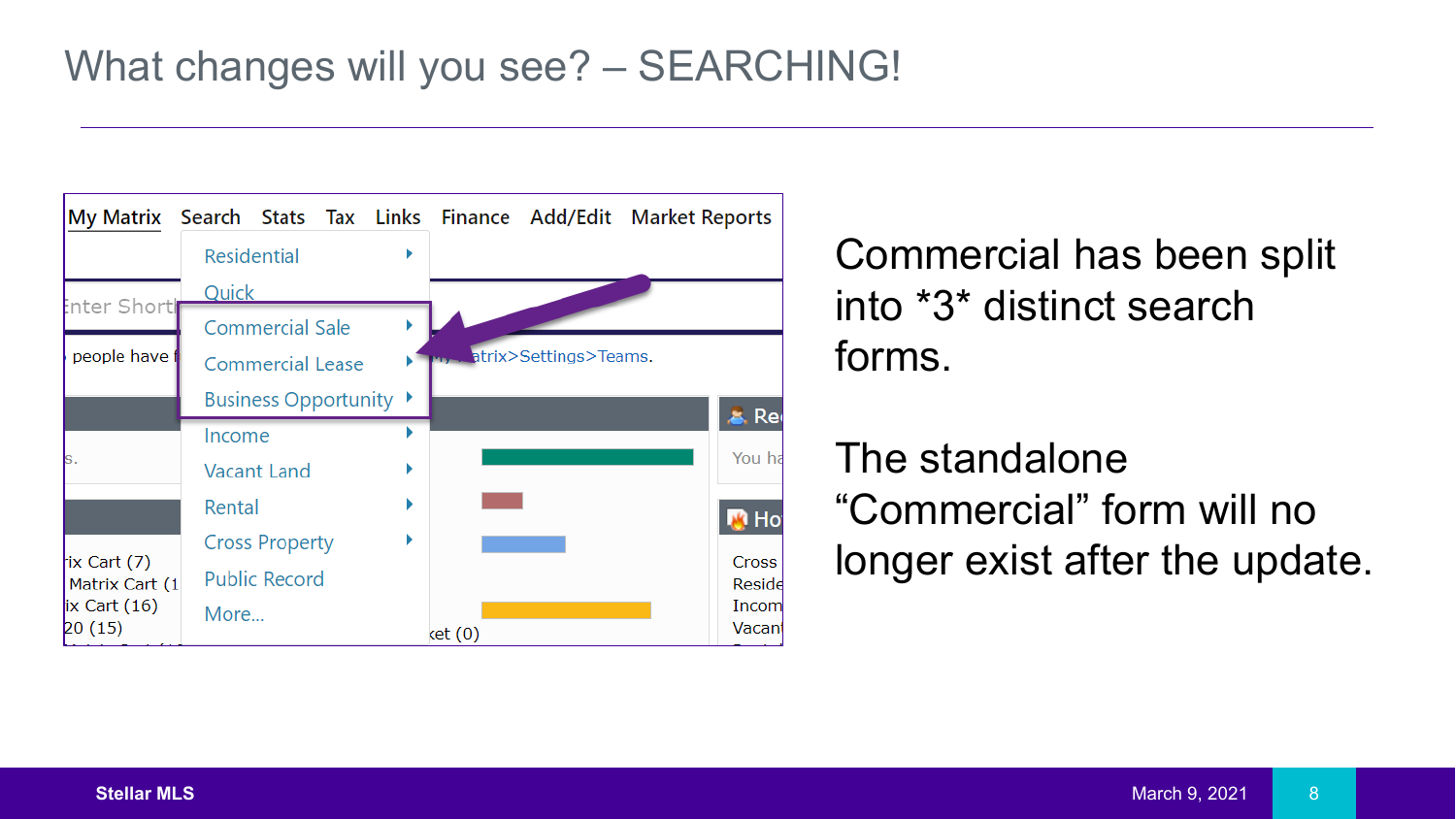### What changes will you see? – The MARKET WATCH Widget!



Commercial has been split into \*3\* distinct search forms.

Note – if you had previously set up Market Watch, this may need to be reconfigured.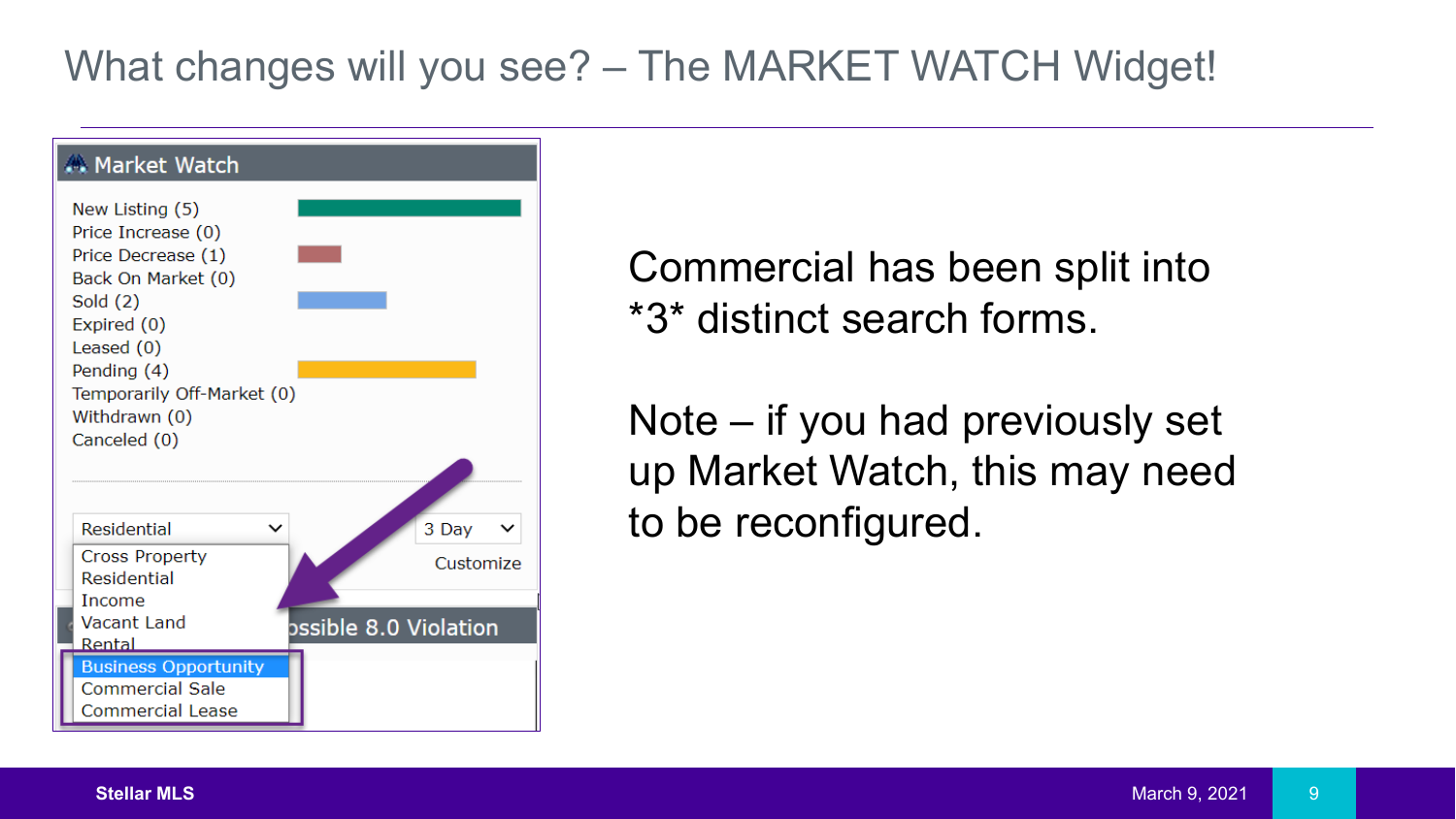

Commercial has been split into \*3\* distinct search forms.

Note – if you had previously set up Hot Sheets, they will need to be reconfigured.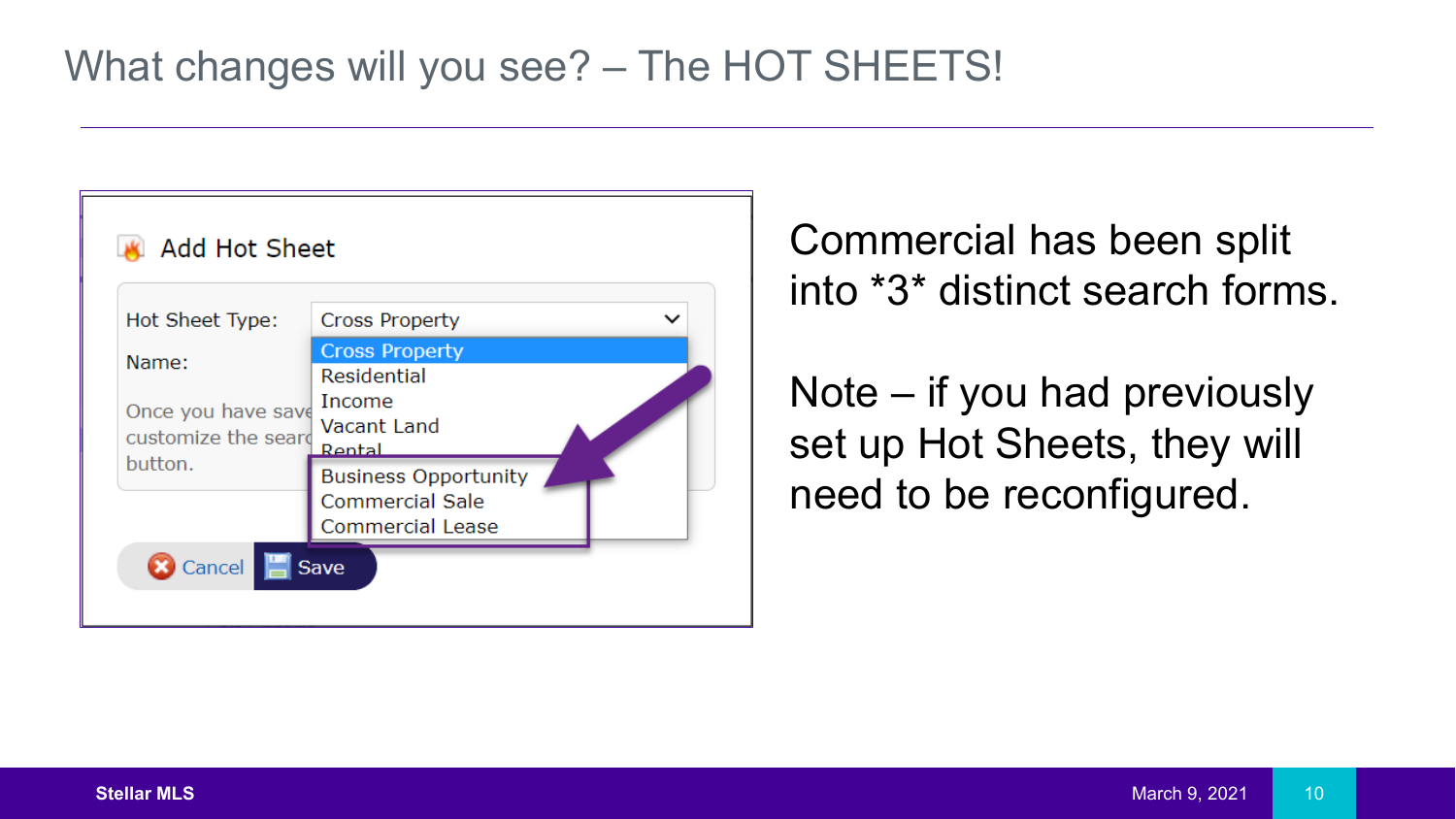#### What changes will you see? – LISTING ENTRY!



### Commercial has been split into \*3\* distinct listing types.

The listing agent will choose the appropriate type.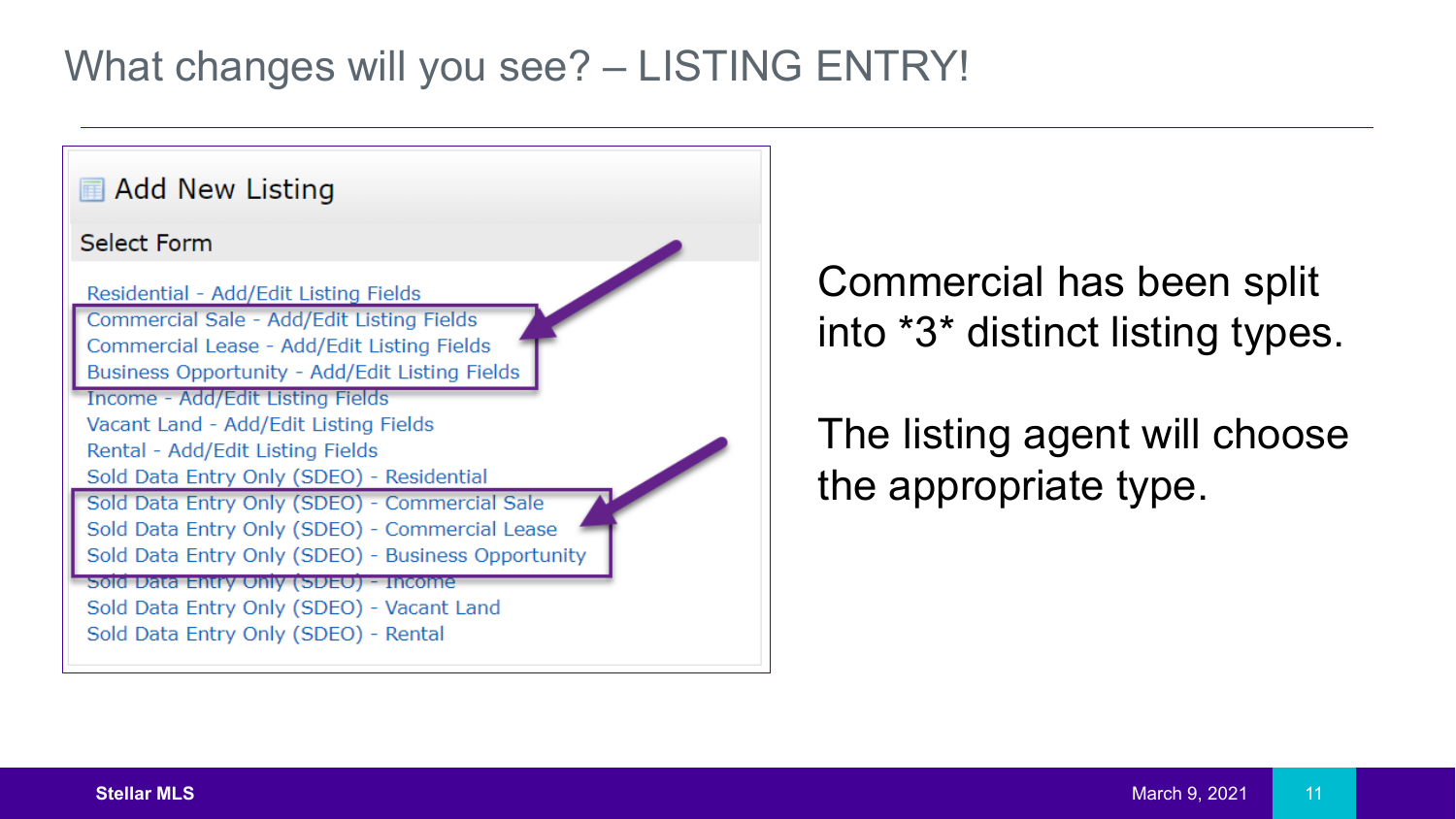### Search Changes (Continued)

#### **Affected Saved Searches**

Agents that had a commercial saved search, had their search converted based on their selection in the Commercial Transaction Type field. *Example: Agent selected Business Opportunity in the Commercial Transaction Type, their saved search will now be a Business Opportunity saved search.*

If they selected more than one transaction type, their search was converted to a cross-property search with the corresponding Property types selected. *Example: Agent selected Commercial Sale and Business Opportunity Commercial Transaction Types, They will now have a Cross-Property saved search with Business Opportunity and Commercial Sale selected in the Property Type field.*

If they did not select a Commercial Transaction Type in their search criteria, their search was converted to a cross-property search with all three commercial property types selected.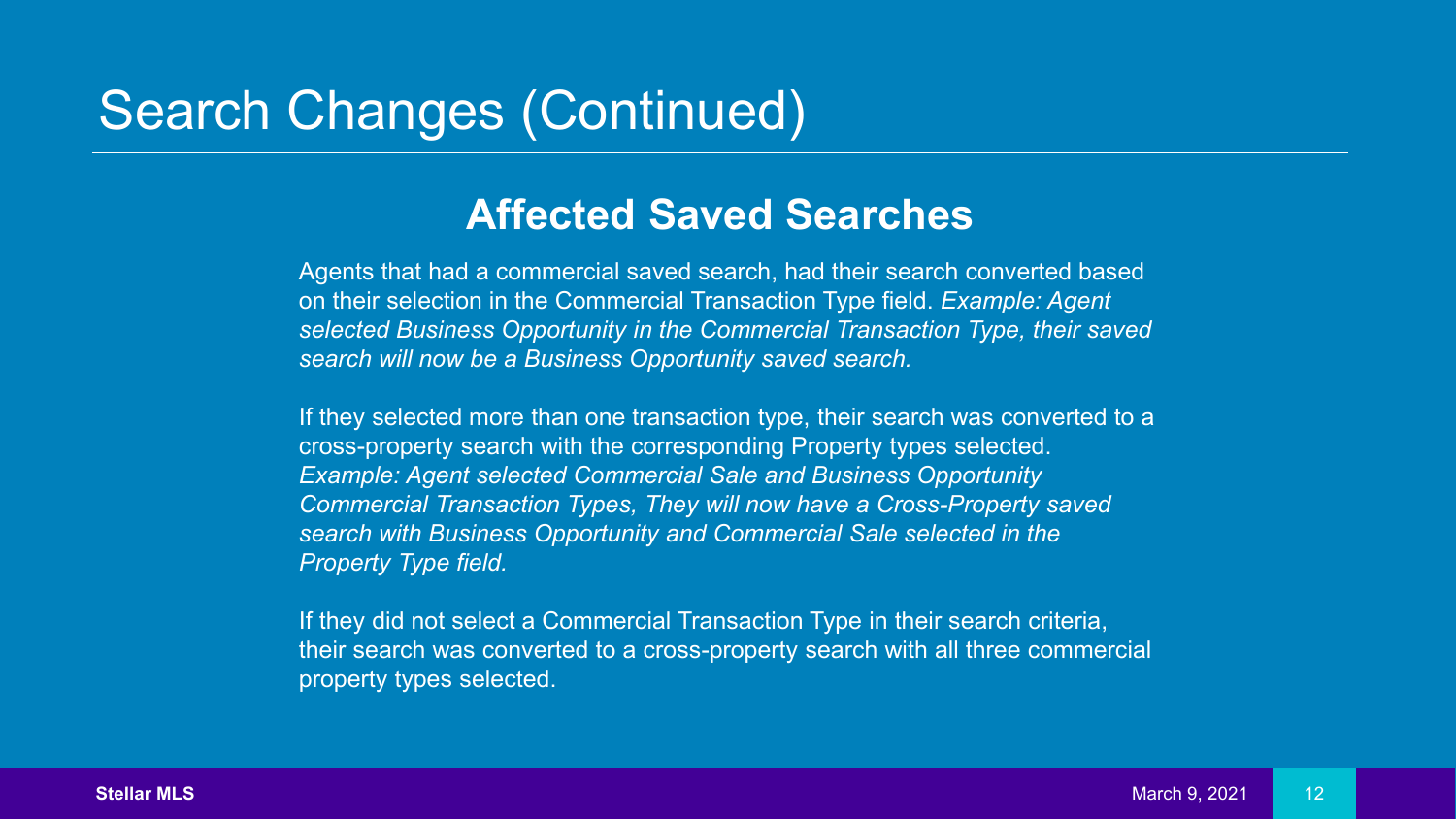## **Changes to Active Commercial Listings**

**If Commercial Sale is selected in the Commercial Transaction Type, the listing will become Commercial Sale**

- **If Commercial Lease is selected in the Commercial Transaction Type, the listing will become Commercial Lease**
- **If Business Opportunity is selected in the Commercial Transaction Type, the listing will become Business Opportunity.**

**If a Commercial listing has more than one Commercial Transaction Type selected, Stellar MLS will \*not\* create a duplicate listing for the other property types, it will assign the listing to a new property type based on the following logic:**

**If Commercial Sale, Commercial Lease, and Business Opportunity are selected, the listing will become Commercial Sale**

**If Commercial Sale and Commercial Lease are selected, the listing will become Commercial Sale**

**If Commercial Sale and Business Opportunity are selected, the listing will become Commercial Sale**

**If Commercial Lease and Business Opportunity are selected, the listing will become Business Opportunity**